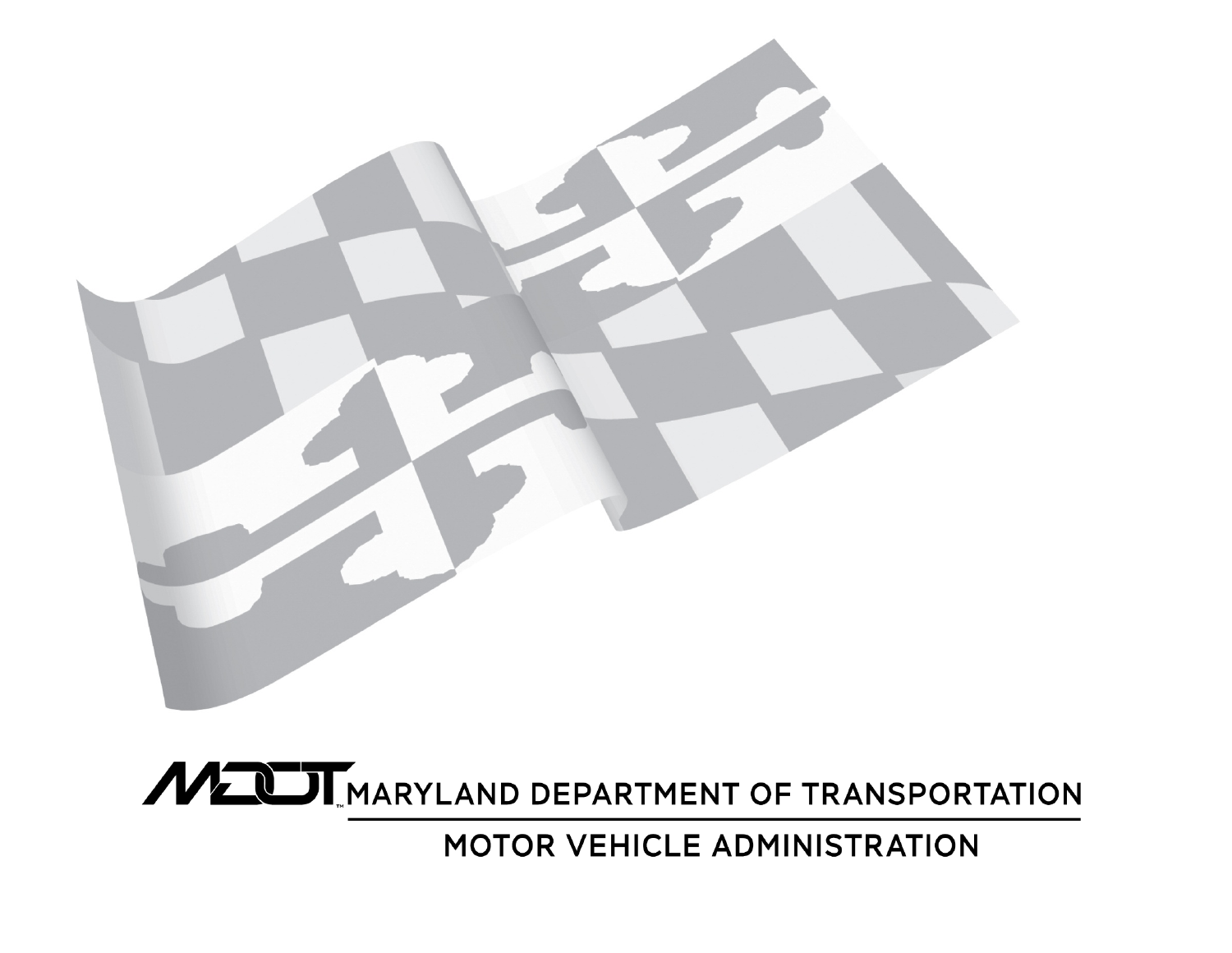# **MOTOR VEHICLE ADMINISTRATION CAPITAL PROGRAM SUMMARY (\$ MILLIONS)**

|                                                   | <b>FY 2022</b> | <b>FY 2023</b>           | FY 2024   | <b>FY 2025</b>           | <b>FY 2026</b>           | <b>FY 2027</b> | <b>SIX - YEAR</b><br><b>TOTAL</b> |
|---------------------------------------------------|----------------|--------------------------|-----------|--------------------------|--------------------------|----------------|-----------------------------------|
|                                                   |                |                          |           |                          |                          |                |                                   |
| <b>Major Construction Program</b>                 | 18.6           | 12.8                     | 7.4       | 1.1                      | 1.1                      | 0.9            | 41.8                              |
| <b>System Preservation</b>                        | 2.0            | 7.3                      | 6.2       | $\overline{\phantom{a}}$ | $\overline{\phantom{a}}$ |                | 15.4                              |
| <b>Expansion/Efficiency</b>                       | 16.6           | 5.5                      | 1.2       | 1.1                      | 1.1                      | 0.9            | 26.4                              |
| <b>Major Development &amp; Evaluation Program</b> | $\bullet$      | $\bullet$                | $\bullet$ | $\bullet$                | $\bullet$                | ۰              | $\bullet$                         |
| <b>Minor Program</b>                              | 18.1           | 19.8                     | 13.0      | 7.2                      | 7.1                      | 6.4            | 71.6                              |
| <b>System Preservation</b>                        | 14.7           | 13.9                     | 10.7      | 6.3                      | 6.2                      | 5.7            | 57.5                              |
| <b>Expansion/Efficiency</b>                       | 1.4            | 5.4                      | 1.8       | 0.3                      | 0.2                      | 0.2            | 9.3                               |
| <b>Safety &amp; Security</b>                      | 1.7            | 0.3                      | 0.3       | 0.3                      | 0.3                      | 0.3            | 3.2                               |
| Environment                                       | 0.4            | 0.3                      | 0.2       | 0.3                      | 0.3                      | 0.3            | 1.7                               |
| <b>Capital Salaries, Wages &amp; Other Costs</b>  | 1.1            | 1.4                      | 1.4       | 1.4                      | 1.4                      | 1.5            | 8.3                               |
| <b>TOTAL</b>                                      | 37.8           | 34.0                     | 21.8      | 9.7                      | 9.6                      | 8.9            | 121.7                             |
| <b>Special Funds</b>                              | 37.8           | 34.0                     | 21.8      | 9.7                      | 9.6                      | 8.9            | 121.7                             |
| <b>Federal Funds</b>                              | $\blacksquare$ | $\overline{\phantom{a}}$ | $\sim$    | $\overline{\phantom{a}}$ | $\blacksquare$           |                | $\blacksquare$                    |
| <b>Other Funds</b>                                |                |                          |           | $\overline{\phantom{a}}$ |                          |                | $\sim$                            |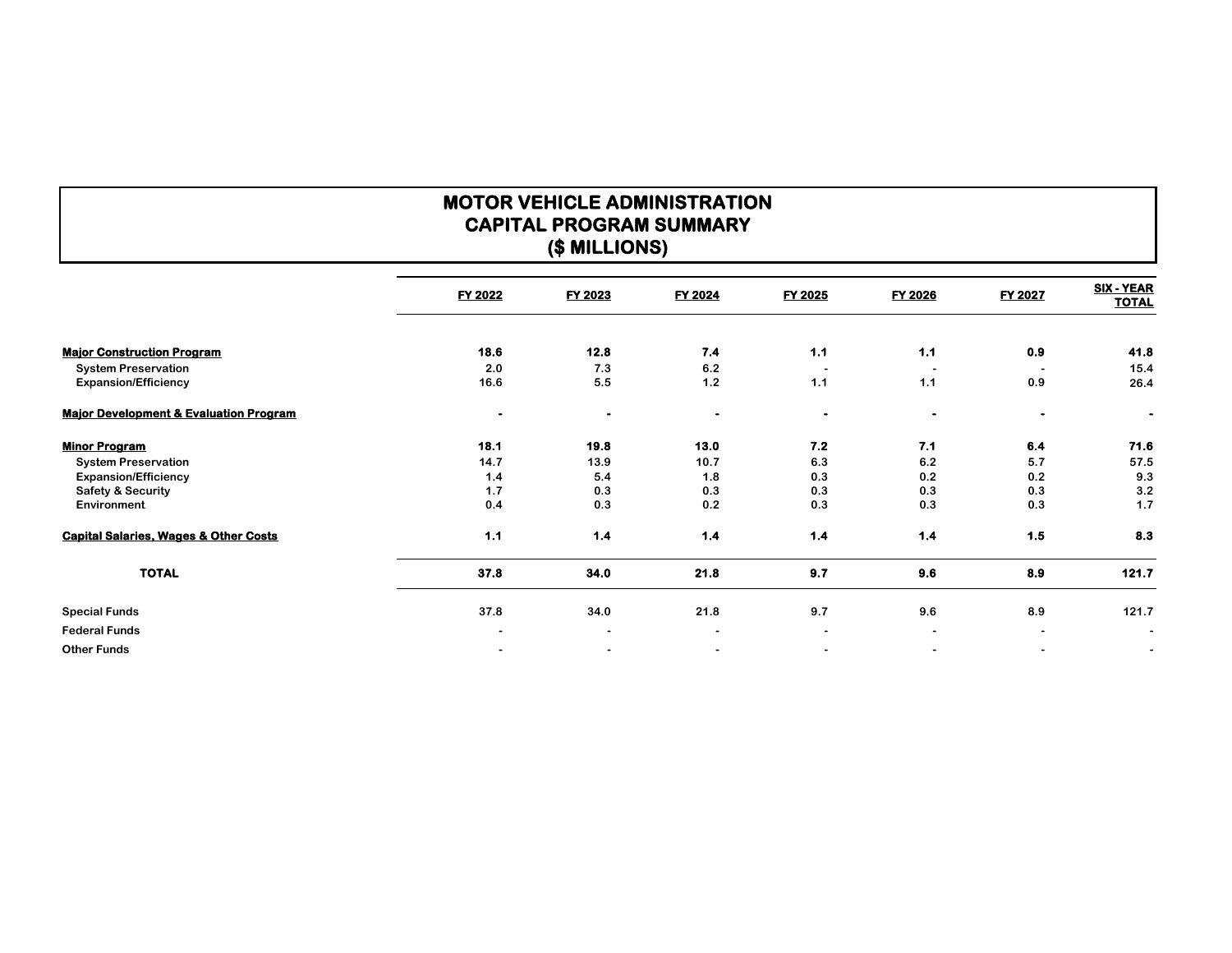## **MOTOR VEHICLE ADMINISTRATION -- Line 1 Primary Construction Program**



#### **STATE GOALS : Maryland Transportation Plan (MTP) Goals/Selection Criteria:**

- 
- 

**MVA0534**

- **Economic Opportunity & Reduce Congestion Fiscal Responsibility**
- 
- 
- 
- **Safe, Secure, and Resilient SMART GROWTH STATUS: X** Project Not Location Specific Not Subject to PFA Law **Maintain & Modernize Construction Constraints Construction** Environmental Protection Project Inside PFA Grandfathered **Better Transportation Choices & Connections Properties PFA Status Yet to Be Determined PFA Status Yet to Be Determined PEA Status Yet to Be Determined PEA Status Yet to Be Determined PEA Status Yet to Be Determined PEA S Project Outside PFA Exception Will Be Required**

**underway.**

**EXPLANATION: New Kiosks provide customers with the ability to receive real-time registration stickers, the option to pay in-cash or with a credit card, and the capability to receive certified and non-certified driving records, as well as the option to order scenic and personalized license plates. Providing this advanced functionality is a benefit to the public and enhances customer satisfaction.**

**X**

| $\boldsymbol{\mathsf{x}}$<br><b>SPECIAL</b><br><b>OTHER</b><br><b>FEDERAL</b><br><b>GENERAL</b><br><b>POTENTIAL FUNDING SOURCE:</b> |                  |                   |                 |                |                                                |       |                                   |          |      |              |                 |                |
|-------------------------------------------------------------------------------------------------------------------------------------|------------------|-------------------|-----------------|----------------|------------------------------------------------|-------|-----------------------------------|----------|------|--------------|-----------------|----------------|
|                                                                                                                                     | TOTAL            |                   |                 |                |                                                |       |                                   |          |      |              |                 |                |
| <b>PHASE</b>                                                                                                                        | <b>ESTIMATED</b> | <b>EXPENDED</b>   | <b>PREVIOUS</b> | <b>CURRENT</b> | <b>SIX</b><br><b>BUDGET</b><br><b>PLANNING</b> |       |                                   |          |      |              | <b>BALANCE</b>  | <b>SIGN</b>    |
|                                                                                                                                     | <b>COST</b>      | <b>THRU</b>       | <b>YEAR</b>     | <b>YEAR</b>    | <b>YEAR</b>                                    |       | <b>FOR PLANNING PURPOSES ONLY</b> |          |      |              | TO              | fundi<br>2027. |
|                                                                                                                                     | (\$000)          | <b>CLOSE YEAR</b> | 2021            | 2022           | 2023                                           | 2024  | 2025                              | 2026     | 2027 | <b>TOTAL</b> | <b>COMPLETE</b> |                |
| Planning                                                                                                                            | 0                | 0                 | O               | O              | 0                                              | 0     | 0                                 | $\bf{0}$ | 0    | 0            | 0               |                |
| Engineering                                                                                                                         | 1,701            | 1,234             | 0               | 118            | 122                                            | 227   | 0                                 | 0        | 0    | 467          | 0               |                |
| Right-of-way                                                                                                                        | 0                | 0                 | 0               | 0              | 0                                              | 0     | 0                                 | 0        | 0    | 0            | 0               |                |
| Utility                                                                                                                             | 0                | 0                 | 0               | 0              | 0                                              | 0     | 0                                 | 0        | 0    | $\Omega$     | 0               |                |
| Construction                                                                                                                        | 32,068           | 25,041            | 724             | 1,088          | 1,902                                          | 1,003 | 1,050                             | 1,050    | 934  | 7,027        | 0               |                |
| <b>Total</b>                                                                                                                        | 33,769           | 26,275            | 724             | 1,206          | 2,024                                          | 1,230 | 1,050                             | 1,050    | 934  | 7,494        | 0               |                |
| Federal-Aid                                                                                                                         | 0                | 0                 | 0               | 0              | 0                                              | 0     | 0                                 | 0        | 0    | 0            | 0               |                |
| <b>Special</b>                                                                                                                      | 33,769           | 26,275            | 724             | 1,206          | 2,024                                          | 1,230 | 1,050                             | 1,050    | 934  | 7,494        | 0               |                |
| Other                                                                                                                               | 0                | 0                 | 0               | 0              | 0                                              | 0     | 0                                 | 0        | 0    | 0            | 0               |                |

**BIGNIFICANT CHANGE FROM FY 2021 - 26 CTP: The project funding allocation increased by \$1.0M due to the addition of FY** 

**STATUS: Enhancement and expansion of ASD services are** 

**PROJECT: Alternative Service Delivery Systems**

**DESCRIPTION: This project includes the design and implementation of electronic delivery of MVA services through the Internet, kiosks and telephone Interactive Voice Response (IVR) systems.**

**PURPOSE & NEED SUMMARY STATEMENT: Alternative delivery systems provide MVA customers with the ability to conduct more than 50% of core service transactions electronically. Web-based services, customer service kiosks, interactive voice recognition systems and other advancements not only make interaction with the MVA an efficient and pleasant experience, they will in turn reduce customer wait time and increase overall customer satisfaction.**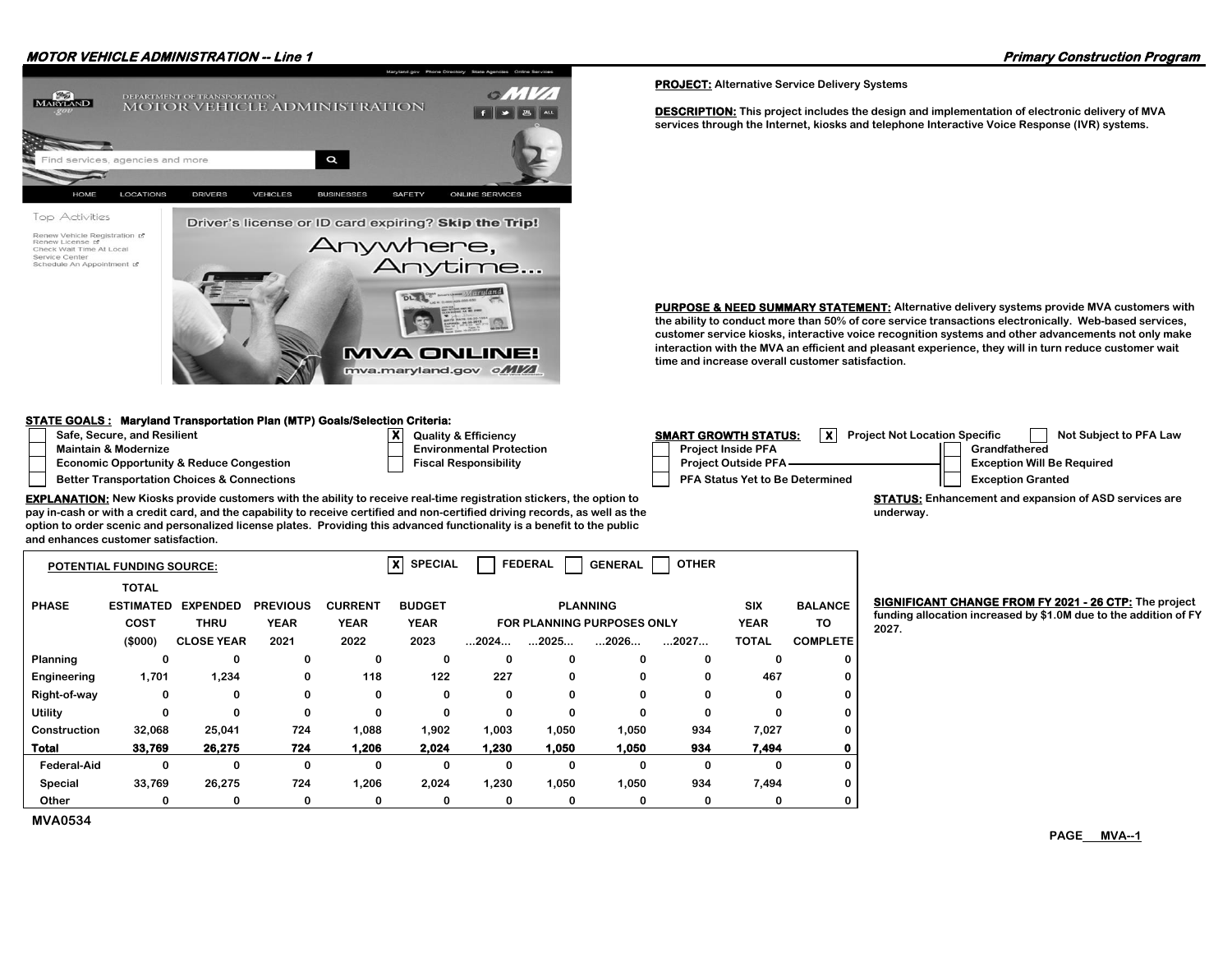### **MOTOR VEHICLE ADMINISTRATION -- Line 2 Primary Construction Program**



**EXPLANATION: Enable the MVA to maximize customer service by updating IT infrastructure. Provide the ability to conduct driver licensing, vehicle registration and titling transactions at any workstation or through any customer preferred interaction model including via the web and mobile devices. Improve data processing and efficiency for** 

#### **STATE GOALS : Maryland Transportation Plan (MTP) Goals/Selection Criteria:**

- 
- 
- **Economic Opportunity & Reduce Congestion Fiscal Responsibility**

**customers and customer service agents.**

- 
- **X**
	-
- **X Safe, Secure, and Resilient Quality & Efficiency SMART GROWTH STATUS: X Project Not Location Specific Not Subject to PFA Law Maintain & Modernize Consumer Environmental Protection Project Inside PFA** Project Inside PFA **Grandfathered Better Transportation Choices & Connections Properties PFA Status Yet to Be Determined PFA Status Yet to Be Determined PEA Status Yet to Be Determined PEA Status Yet to Be Determined PEA Status Yet to Be Determined PEA S Project Outside PFA Exception Will Be Required**

**STATUS: The implementation phase of the project is underway.**

|                    | <b>POTENTIAL FUNDING SOURCE:</b> |                   |                 |                | xl<br><b>SPECIAL</b> |                      | <b>FEDERAL</b>                    | <b>GENERAL</b>  | <b>OTHER</b> |            |                 |
|--------------------|----------------------------------|-------------------|-----------------|----------------|----------------------|----------------------|-----------------------------------|-----------------|--------------|------------|-----------------|
|                    | <b>TOTAL</b>                     |                   |                 |                |                      |                      |                                   |                 |              |            |                 |
| <b>PHASE</b>       | <b>ESTIMATED</b>                 | <b>EXPENDED</b>   | <b>PREVIOUS</b> | <b>CURRENT</b> | <b>BUDGET</b>        |                      |                                   | <b>PLANNING</b> |              | <b>SIX</b> | <b>BALANCE</b>  |
|                    | COST                             | <b>THRU</b>       | <b>YEAR</b>     | <b>YEAR</b>    | <b>YEAR</b>          |                      | <b>FOR PLANNING PURPOSES ONLY</b> |                 | <b>YEAR</b>  | TO         |                 |
|                    | (\$000)                          | <b>CLOSE YEAR</b> | 2021            | 2022           | 2023                 | $\dots$ 2024 $\dots$ | $\dots$ 2025 $\dots$              | 2026            | 2027         | TOTAL      | <b>COMPLETE</b> |
| Planning           | 15,600                           | 14,747            | 1,394           | 852            | 0                    | 0                    |                                   | 0               | 0            | 852        | 0               |
| Engineering        | 0                                | 0                 |                 | 0              | 0                    | 0                    |                                   | 0               | 0            | 0          | 0               |
| Right-of-way       | 0                                | 0                 |                 | 0              | 0                    | 0                    |                                   | 0               | 0            | o          | 0               |
| Utility            | 0                                | 0                 | n               | $\Omega$       | $\Omega$             | 0                    | <sup>0</sup>                      | $\Omega$        | 0            | o          | 0               |
| Construction       | 70,430                           | 52,337            | 12,959          | 14,568         | 3,525                | 0                    |                                   | 0               | 0            | 18,093     | 0               |
| Total              | 86,030                           | 67,085            | 14,353          | 15,420         | 3,525                |                      |                                   | 0               | o            | 18,945     | 0               |
| <b>Federal-Aid</b> | 0                                | 0                 | 0               | 0              | 0                    | 0                    |                                   | 0               | 0            | 0          | 0               |
| Special            | 86,030                           | 67,085            | 14,353          | 15,420         | 3,525                | 0                    | 0                                 | 0               | 0            | 18,945     | 0               |
| Other              | 0                                | 0                 |                 | 0              | 0                    | 0                    |                                   | 0               | 0            | 0          | 0               |

**MVA0688**

**BIGNIFICANT CHANGE FROM FY 2021 - 26 CTP: An increase** 

**of \$4.8M was added for enterprise system upgrades and budget year maintenance and support.** 

**PROJECT: Customer Connect**

**DESCRIPTION: Customer Connect (formerly Project Core) is an enterprise-wide IT project with an emphasis on modernizing the MVA IT infrastructure, replacing legacy systems and enhancing the agency's ability to provide customers and employees with a 360 degree view of their services and needs.**

**PURPOSE & NEED SUMMARY STATEMENT: Many existing business systems were developed over the years as independent applications in response to separate business unit needs, and have become outdated in meeting the needs of today's operating environment. These systems need to be more efficient for improved customer service and increased employee productivity, and must be reengineered to allow MVA to maximize service using electronic commerce and a network of branch locations.**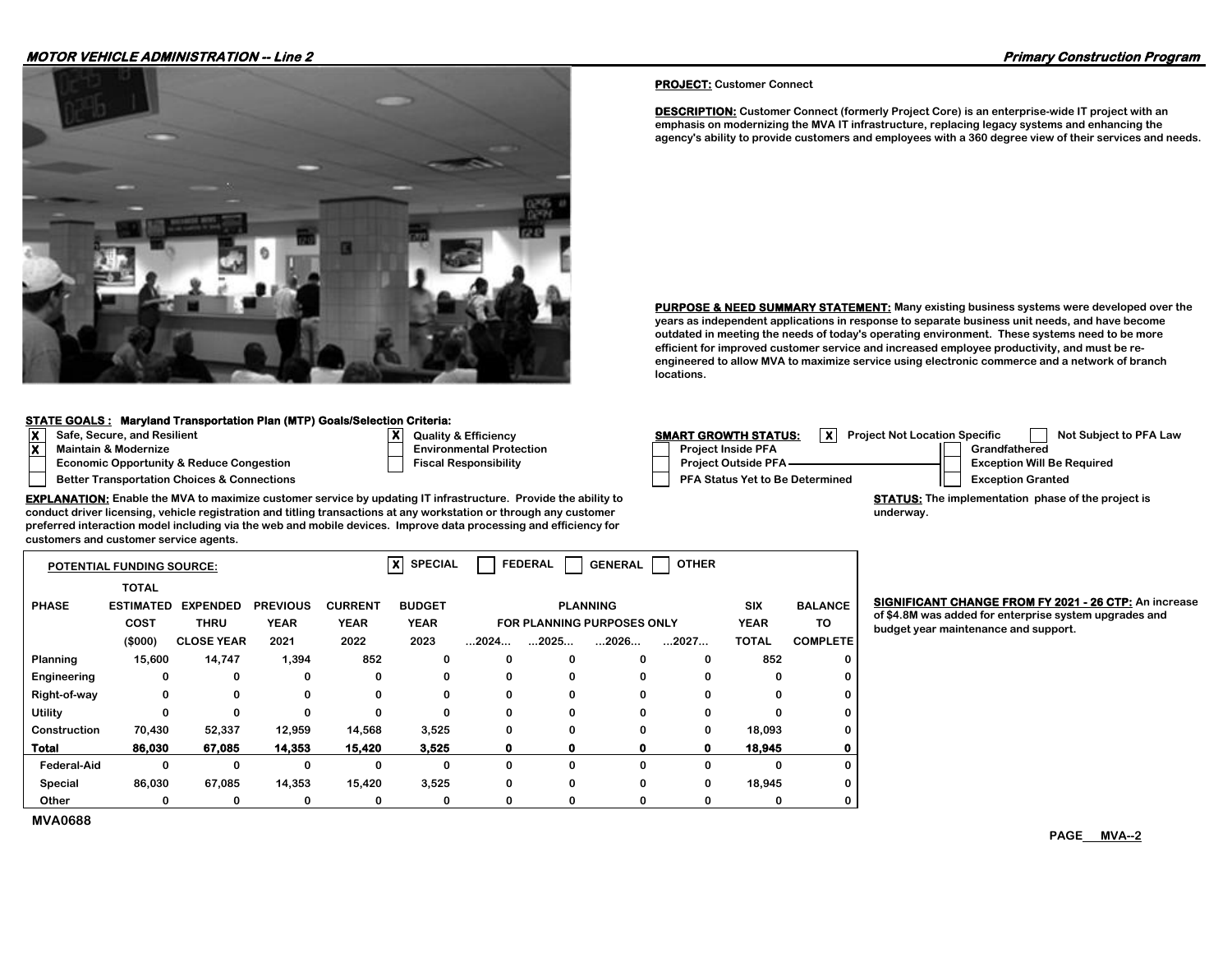### **MOTOR VEHICLE ADMINISTRATION -- Line 3 Primary Construction Program**



#### **STATE GOALS : Maryland Transportation Plan (MTP) Goals/Selection Criteria:**

- 
- 
- **Economic Opportunity & Reduce Congestion Fiscal Responsibility**
- **Better Transportation Choices & Connections**

**X Safe, Secure, and Resilient Quality & Efficiency Maintain & Modernize Community Community Community Community Community Community Community Community Community Community Community Community Community Community Community Community Community Community Community Community** 

**X**

**X**

**EXPLANATION: MVA is building the IT infrastructure to support 360 degree customer service, and needs to configure the main branch location to allow for delivery of comprehensive service from each workstation. At the same time, the aging Glen Burnie site and facilities will be renovated, creating a safer, more secure, efficient and environmentally improved workplace, and space for customers.**

|                    | <b>POTENTIAL FUNDING SOURCE:</b> |                   |                 |                | x<br><b>SPECIAL</b> |                                   | <b>FEDERAL</b> | <b>GENERAL</b>  | <b>OTHER</b> |              |                 |
|--------------------|----------------------------------|-------------------|-----------------|----------------|---------------------|-----------------------------------|----------------|-----------------|--------------|--------------|-----------------|
|                    | <b>TOTAL</b>                     |                   |                 |                |                     |                                   |                |                 |              |              |                 |
| <b>PHASE</b>       | <b>ESTIMATED</b>                 | <b>EXPENDED</b>   | <b>PREVIOUS</b> | <b>CURRENT</b> | <b>BUDGET</b>       |                                   |                | <b>PLANNING</b> |              | <b>SIX</b>   | <b>BALANCE</b>  |
|                    | <b>COST</b>                      | <b>THRU</b>       | <b>YEAR</b>     | <b>YEAR</b>    | <b>YEAR</b>         | <b>FOR PLANNING PURPOSES ONLY</b> |                |                 |              | <b>YEAR</b>  | TO              |
|                    | (\$000)                          | <b>CLOSE YEAR</b> | 2021            | 2022           | 2023                | 2024                              | 2025           | 2026            | 2027         | <b>TOTAL</b> | <b>COMPLETE</b> |
| Planning           | 157                              | 157               | 0               | 0              | 0                   | 0                                 | 0              |                 | 0            | 0            | 0               |
| Engineering        | 1,556                            | 55                | 13              | 646            | 0                   | 855                               | 0              |                 | 0            | 1,502        | 0               |
| Right-of-way       | 0                                | 0                 | 0               | 0              | 0                   | 0                                 | 0              |                 | 0            | 0            | 0               |
| Utility            | 0                                | 0                 | 0               | 0              | 0                   | 0                                 | 0              |                 | 0            | 0            | 0               |
| Construction       | 17,325                           | 3,428             | 3,428           | 1,341          | 7,250               | 5,306                             | 0              | 0               | 0            | 13,897       | 0               |
| <b>Total</b>       | 19,039                           | 3,640             | 3,441           | 1,987          | 7,250               | 6,162                             | 0              | 0               | 0            | 15,399       | 0               |
| <b>Federal-Aid</b> | 0                                | 0                 | 0               | 0              | 0                   | 0                                 | 0              | $\Omega$        | 0            | 0            | 0               |
| Special            | 19,039                           | 3,640             | 3,441           | 1,987          | 7,250               | 6,162                             | 0              | 0               | 0            | 15,399       | 0               |
| Other              | 0                                | 0                 | 0               | 0              | 0                   | 0                                 | 0              |                 | 0            | 0            | 0               |
| <b>MVA0552</b>     |                                  |                   |                 |                |                     |                                   |                |                 |              |              |                 |

**STATUS: Phase I Site Improvements are underway.**

**BIGNIFICANT CHANGE FROM FY 2021 - 26 CTP: The project funding allocation increased \$3.4M for Phase II Branch** 

**PROJECT: Glen Burnie Headquarters Renovation**

**DESCRIPTION: Improvements and renovation of the Glen Burnie Headquarters site and facility ground floor and main branch office. Consolidate Driver Licensing functions located in the Annex Building and trailers into the branch office of the main building. Improve vehicular and pedestrian site circulation and maximize parking. Renovate aging infrastructure and site utilities.**

**PURPOSE & NEED SUMMARY STATEMENT: Improve customer service, operational efficiency, safety, security, and work environment. Improve service and efficiency by consolidating Driver and Vehicle transactions conducted in multiple buildings/trailers into a single main office, while separating customers from back office functions located on other floors. Contain all branch functions on the ground floor of the Headquarters Building. Reconfigure traffic and driving test courses, separate employee and customer parking while adding to total parking spaces. Upgrade fire protection system and improve energy efficiency through equipment and window replacement. Replace HVAC distribution equipment plumbing piping and fixtures, electrical service and distribution, and site utilities.**

 $Office/Ground Floor.$